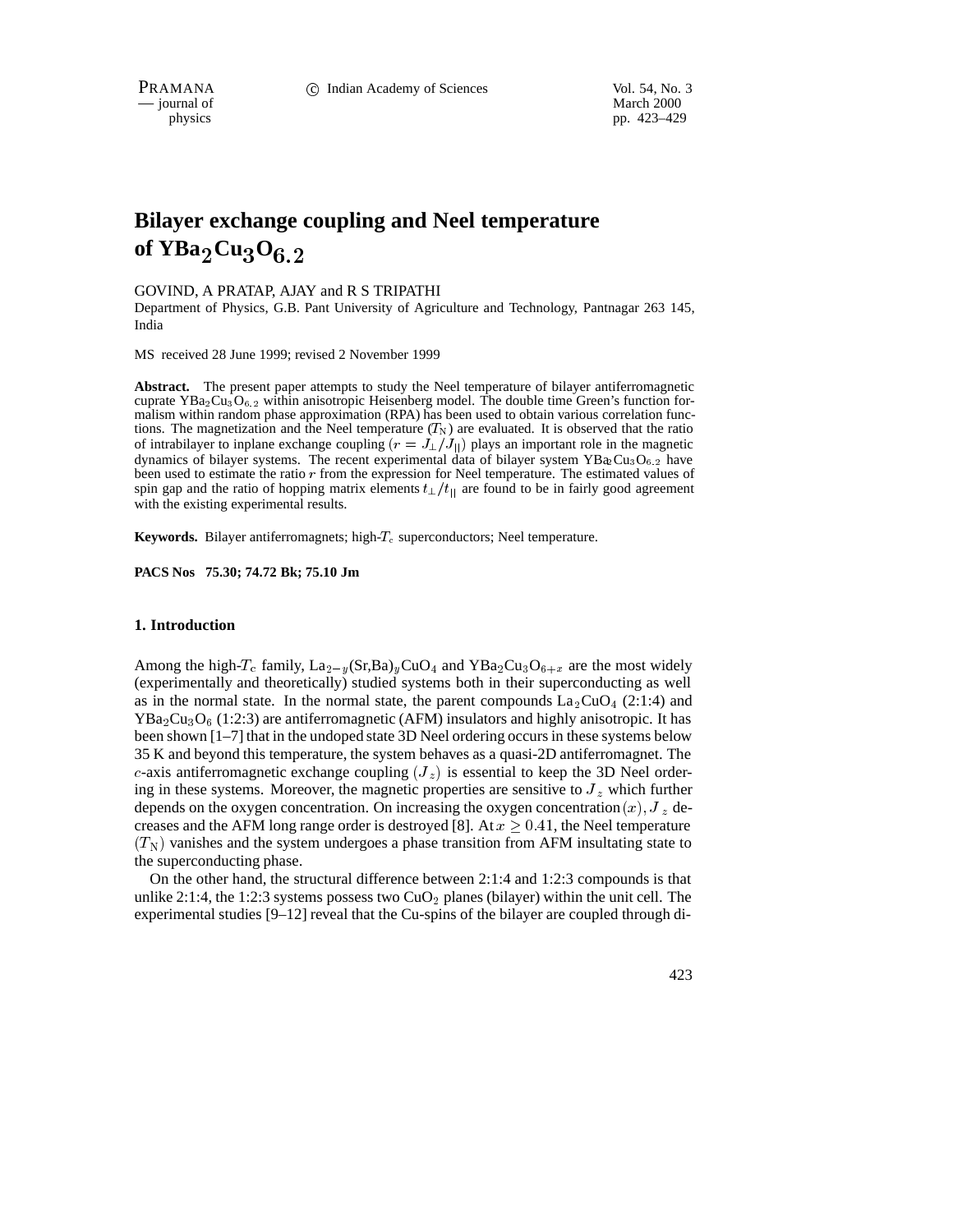#### *Govind et al*

rect intra-bilayer AFM exchange coupling  $(J_{\perp})$ . The preliminary theoretical investigations suggest that the spin wave spectrum of the bilayer systems consist of acoustic and the optic modes [9,12]. The intra-bilayer coupling leads towards a spin gap with minimum energy  $2\sqrt{J_{\perp}J_{\parallel}}$  [13]. Most of the previous studies [3–5] on 1:2:3 compounds do not consider the role of intra-bilayer coupling in their formalism and therefore do not distingusih between the magnetic dynamics of 1:2:3 and 2:1:4 systems.

The recent observation of optical magnons in NMR experiment made on 1:2:3 system by Reznik *et al* [13] has consolidated the fact that to investigate the magnetic dynamics of these systems, it is important to take the intrabilayer coupling into account. In a recent paper [14] using linear spin wave theory, we have shown that the contribution of optical mode to the sublattice magnetization is significant in the high temperature region. In this region, the sublattice magnetization follows a TlnT behavior and the quasi 2D picture of the system remains unaltered. Moreover, in the limit  $r(J_{\perp}/J_{\parallel}) \rightarrow 0$ , the system becomes two dimensional and the magnetization disappears.

In the light of the above facts, we in the present paper evaluate the expression of Neel temperature  $(T<sub>N</sub>)$  for 1:2:3 systems. We adopt the four sublattice approach to treat the Heisenberg model Hamiltonian which includes the inplane and intra-bilayer coupling and therefore can describe well the bilayer antiferromagnets like  $YBa<sub>2</sub>Cu<sub>3</sub>O<sub>6</sub>$ . Using Green's function formalism within random phase approximation (RPA), we obtain the equations of motion for the relevant Green's functions. The solution of the set of these equations yields the expression for sublattice magnetization. The Neel temperature  $(T_N)$  of the system is obtained by following the standard procedure. We have shwon that  $T_N$  of 1:2:3 compound depends both on  $J_z$  and  $J_{\perp}$ . Further, we have estimated the value of  $r(=J_{\perp}/J_{\parallel})$  by using the experimental data of various parameters. Our estimated value of  $r$  agrees well with the experimental as well as the other theoretical predictions.

### **2. Theoretical formulations**

In the present section, we derive an expression for sublattice magnetization and Neel temperature using Green's function method in random phase approximation. For a bilayer system, the Heisenberg antiferromagnetic model Hamiltonian may be written as

$$
H = J_{||} \sum_{i \neq j}^{\alpha,\beta} (S_{ia\alpha} \cdot S_{jb\alpha} + S_{ja\alpha} \cdot S_{ib\alpha} + S_{ic\beta} \cdot S_{jd\beta} + S_{jc\beta} \cdot S_{id\beta})
$$
  
+
$$
J_{\perp} \sum_{i}^{\alpha,\beta} (S_{ia\alpha} \cdot S_{ic\beta} + S_{ia\beta} \cdot S_{ic\alpha} + S_{ib\alpha} \cdot S_{id\beta} + S_{ib\beta} \cdot S_{id\alpha}), \qquad (1)
$$

where,  $\alpha$ ,  $\beta$  are the layer indices, i, j denote the lattice sites with j being the nearest neighbour of i in the plane. The suffixes  $a, b, c, d$  denote the four basis atoms of the magnetic system.  $J_{\parallel}$  and  $J_{\perp}$  are the in-plane and intra-bilayer exchange coupling strength respectively. A figure describing various exchange coupling for a bilayer system with four basis atoms  $(a, b, c \text{ and } d)$  is shown in figure 1. We employ the Zubarev's double time Green's function formalism [15] in order to evaluate the various correlation functions. We define

424 *Pramana – J. Phys.,* **Vol. 54, No. 3, March 2000**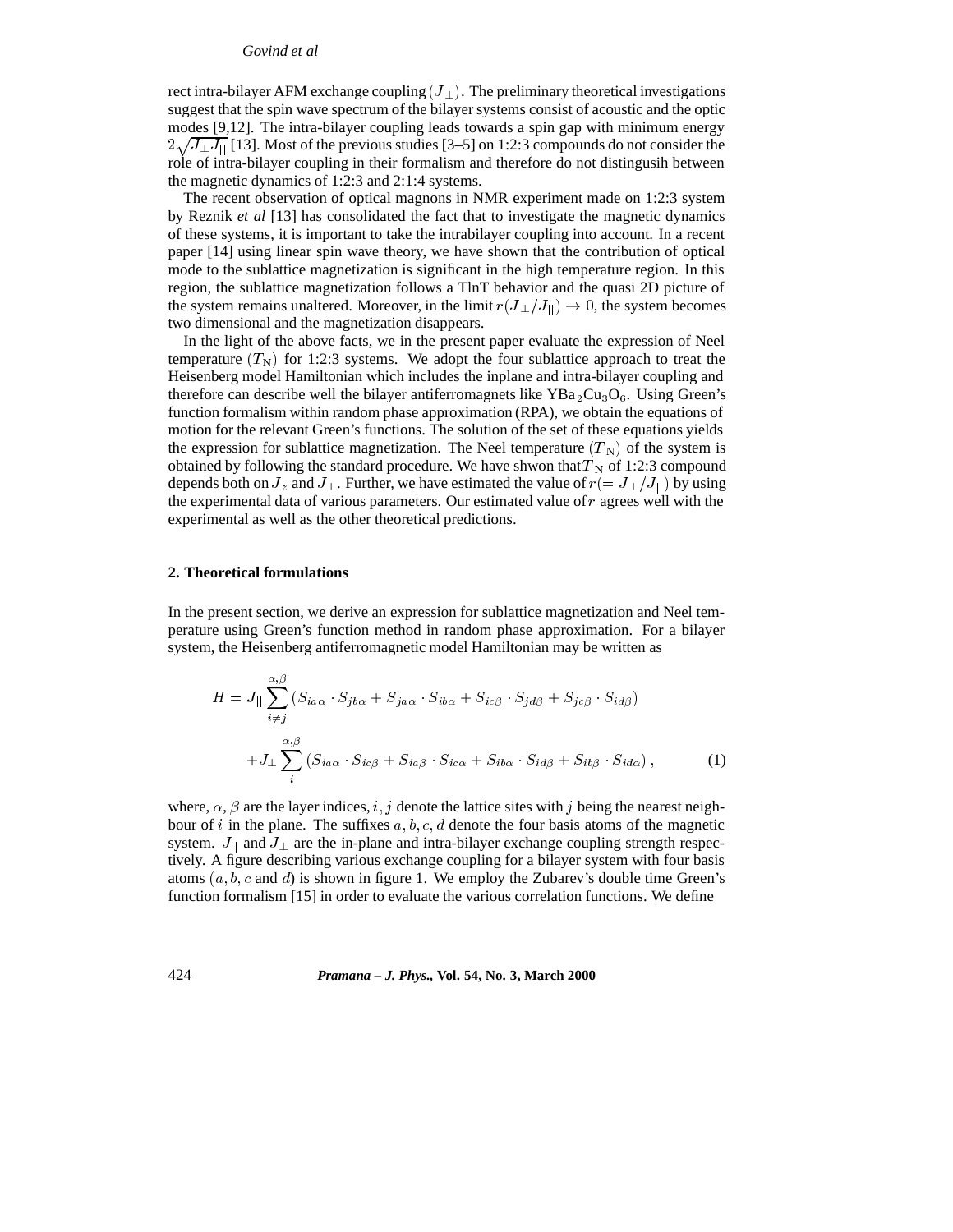*Bilayer exchange coupling*



**Figure 1.** A four sublattice model  $(a, b, c, d)$  of bilayer cuprate  $(YBa_2Cu_3O_{6.2})$  with  $J_{\parallel}$  (in-plane exchange coupling) and  $J_{\perp}$  (intra-bilayer exchange coupling).

$$
G_{11} = \langle \langle S_{ai1}^+; S_{ai1}^- \rangle \rangle, \quad G_{21} = \langle \langle S_{bi1}^+; S_{ai1}^- \rangle \rangle,
$$
  
\n
$$
G_{31} = \langle \langle S_{ci2}^+; S_{ai1}^- \rangle \rangle \quad \text{and} \quad G_{41} = \langle \langle S_{di2}^+; S_{ai1}^- \rangle \rangle.
$$

We write down the equation of motion of the above Green's functions and decouple the higher order Green's functions within random phase approximation (RPA). For example we have

$$
\langle\langle S_{\alpha l n}^z S_{\alpha' l' n'}^{\pm} ; S_{a i 1}^{-} \rangle\rangle = \langle S_{\alpha l n}^z \rangle \langle\langle S_{\alpha' l' n'}^{\pm} ; S_{a i 1}^{-} \rangle\rangle \tag{2}
$$

and due to the symmetry of the system, we take

$$
\langle S_{ai1}^z \rangle = \langle S_{di2}^z \rangle = -\langle S_{bi1}^z \rangle = -\langle S_{ci2}^z \rangle = \overline{S}.
$$
 (3)

Using eqs (2) and (3), the various equations of motion can be simplified. In the matrix notation these may be written as

$$
\begin{bmatrix}\n\omega - J & -J(k) & -J'_{\perp} & 0 \\
J(k) & \omega + J & 0 & J'_{\perp} \\
J'_{\perp} & 0 & \omega + J & J(k) \\
0 & -J'_{\perp} & -J(k) & \omega - J\n\end{bmatrix} = \begin{bmatrix}\nG_{11} \\
G_{12} \\
G_{31} \\
G_{41}\n\end{bmatrix} \begin{bmatrix}\n2\overline{S}/2\pi \\
0 \\
0 \\
0\n\end{bmatrix},
$$
\n(4)

*Pramana – J. Phys.,* **Vol. 54, No. 3, March 2000** 425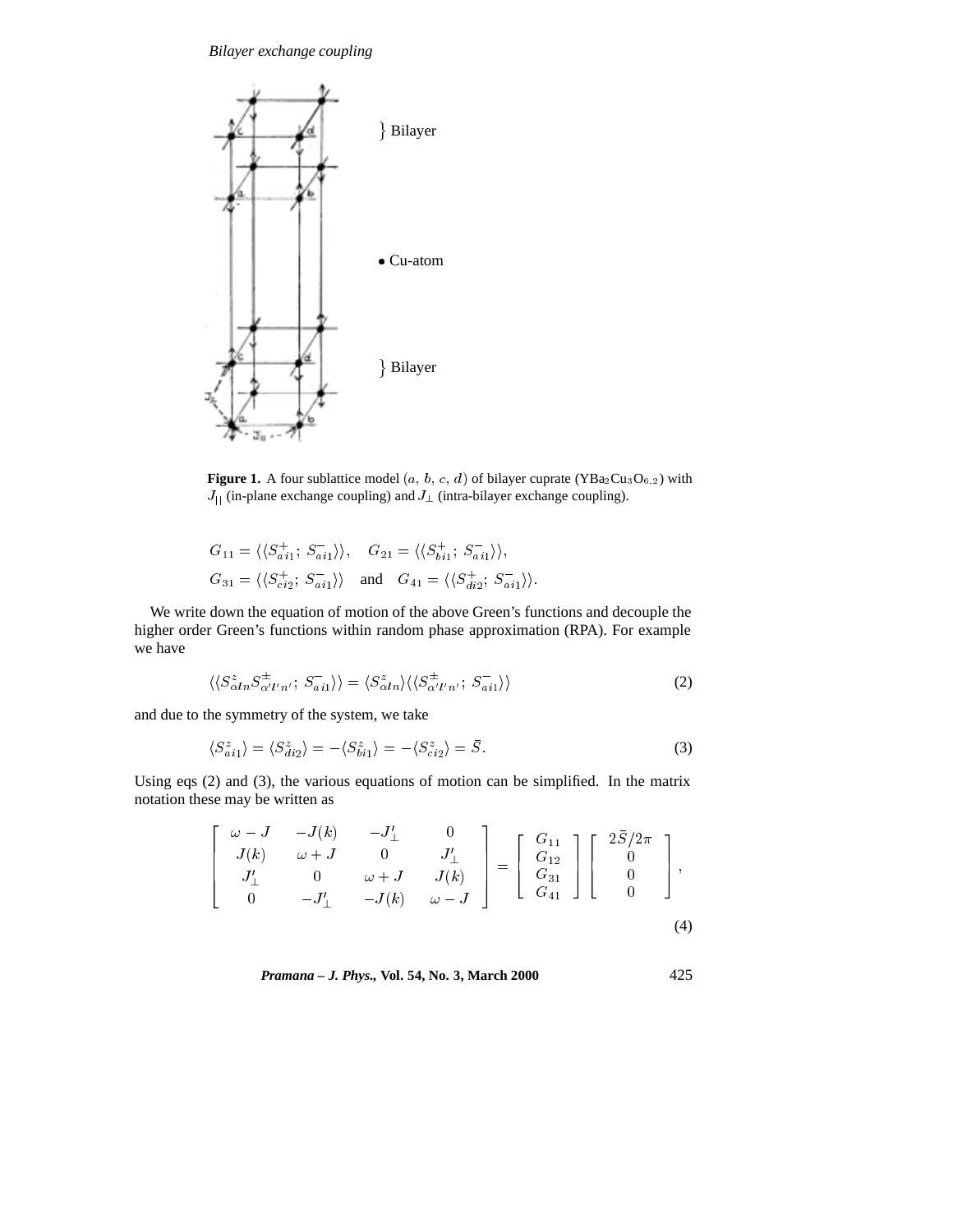## *Govind et al*

where  $J = 2SZ_{ab}J_{\parallel} + 2SJ_{\perp}$ ;  $J(k) = 2SZ_{ab}J_{\parallel}\gamma(k)$  and  $J'_{\perp} = 2SJ_{\perp}$  with  $\gamma(k) =$  $(1/Z_{ab})\sum_{\delta}^{ab} \exp(ik \cdot \delta)$  and  $Z_{ab} = 4$  being the number of nearest neighbors in the ab plane.

The solution of eq. (4) gives four roots but they are two by two equal. These may be written as

$$
\omega_{1,2} = [J^2 - \{J(k) \pm J'_\perp\}^2]^{1/2}.
$$
\n(5)

Now, the set of equations (4) may be solved easily and the simple algebra yields

$$
G_{11} = (\bar{S}/2\pi) \sum_{k} \left[ \frac{\omega + J}{\omega^2 - \omega_1^2} + \frac{\omega + J}{\omega^2 - \omega_2^2} \right].
$$
 (6)

Following the standard procedure [15], the correlation function  $\langle S^-S^+ \rangle$  is obtained as

$$
\langle S^-S^+\rangle = \frac{2SJ}{N} \sum_k \left[ \frac{\coth(\beta\omega_1/2)}{4\omega_1} + \frac{\coth(\beta\omega_2/2)}{4\omega_2} \right] - \bar{S}.
$$
 (7)

For spin 1/2, the sublattice magnetization may be evaluated by using the relation

$$
\langle S^z \rangle = 1/2 - \langle S^- S^+ \rangle. \tag{8}
$$

The expression for magnetization at  $T = 0$  and finite temperature as obtained by spin wave approximation in our previous paper [14] can be easily obtained by substituting coth  $(\beta \omega_1/2) = 1$ , and  $\overline{S} = 1/2$  in eqs (7) and (8) respectively.

To obtain the expression of Neel temperature, we solve equation (8) under the condition that as  $T \to T_N$ ;  $\langle S^z \rangle \to 0$ . Thus, the simplified expression for  $T_N$  reads

$$
K_B T_{\rm N} = \frac{J_{||}}{(4+r)} \frac{1}{I_{12}},\tag{9}
$$

where

$$
I_{12} = (2/N) \sum_{k} \left( \frac{1}{\omega_1^2} + \frac{1}{\omega_2^2} \right).
$$
 (10)

Before we proceed further, we rewrite eq. (5) for  $\omega_{1,2}$  as follows:

$$
\omega_{1,2} = 2\bar{S}J_{||}[(4+r)^{2} - \{2(\cos k_{x}a + \cos k_{y}a) \pm r\}^{2}]^{1/2}
$$
\n(11)

with  $r = J_{\perp}/J_{\parallel}$ . It is important to note that eq. (11) gives acoustic and optic modes in the spectrum and suggests a gap with minimum energy  $\omega_{\min}^{\text{opt}} = 8S\sqrt{J_{\perp}J_{\parallel}}$ . For  $S = 1/2$ , this is in agreement with the predictions of the spin wave theory except that in our convention,  $J_{\parallel}$  is replaced by  $2J_{\parallel}$  [8,14].

Now, we solve eq.  $(10)$  by converting the summation over k-values into an integration. For convenience, we substitute  $k_x a = u$  and  $k_y a = v$ . Thus,  $I_{12}$  may be rewritten as

$$
I_{12} = [I(\omega_1) + I(\omega_2)]/(4+r)
$$
\n(12)

426 *Pramana – J. Phys.,* **Vol. 54, No. 3, March 2000**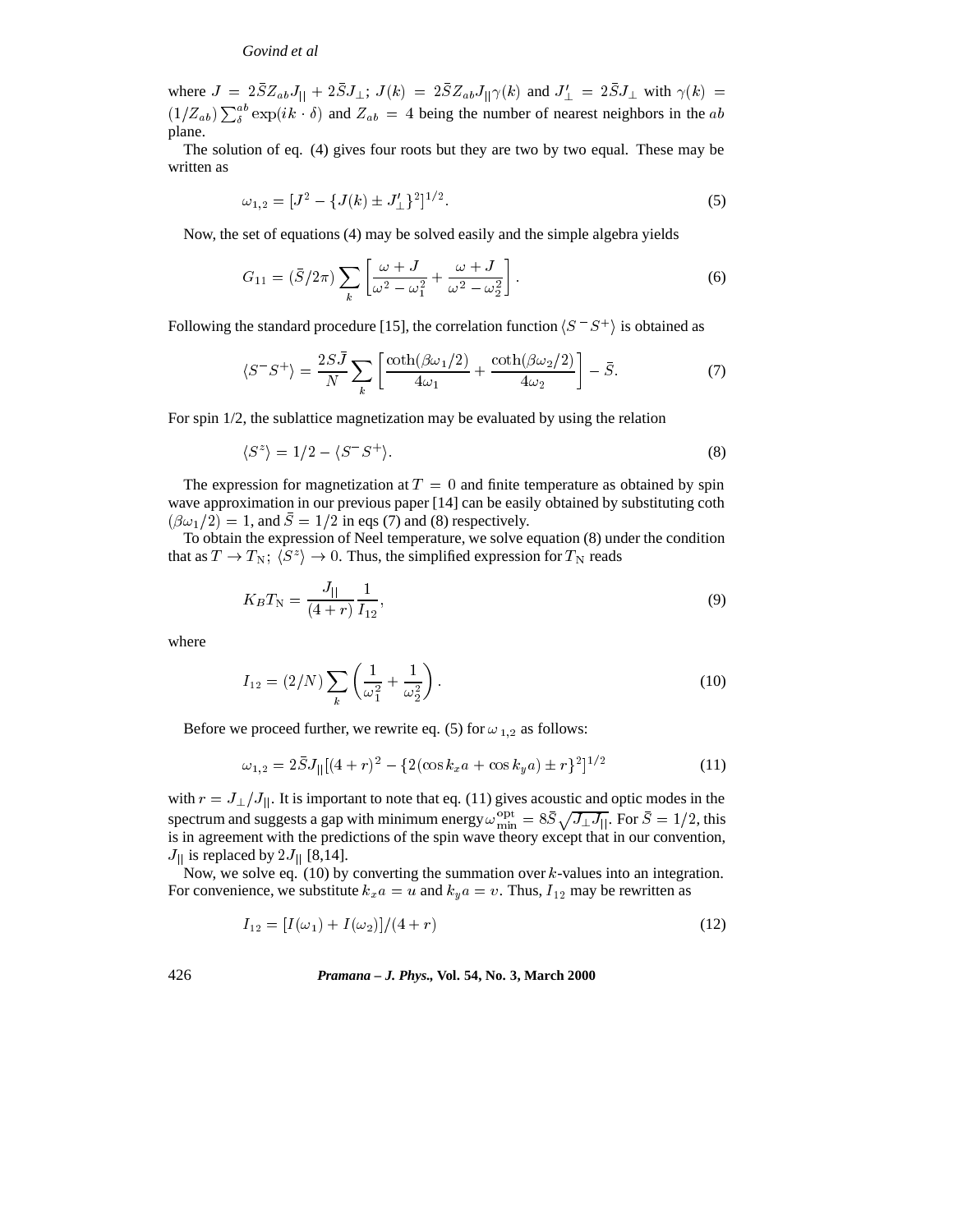with

$$
I(\omega_1) = (1/2\pi^2) \int_0^{\pi} \int_0^{\pi} du dv / [4 - 2(\cos u - \cos v)] \tag{13}
$$

and

$$
I(\omega_2) = (1/2\pi^2) \int_0^{\pi} \int_0^{\pi} du dv / [(4+2r) - 2(\cos u - \cos v)].
$$
 (14)

It is important to mention that in eq. (12),  $I(\omega_1)$  is the contribution from the acoustic mode and in the absence of anisotropy, it is not possible to evaluate the integration in eq. (13). In our previous paper [14], we have discussed that there may exist several anisotropies in a layered system like 1:2:3 and the incorporation of  $c$ -axis inter-unit cell antiferromagentic exchange coupling  $(J_z)$  in the acoustic mode is of immense importance to keep the 3D Neel ordering at low temperature. On the other hand, the optic mode remains unaffected with such a term.

In the present calculations, though we have not considered the effects of  $J_z$  explicitly in the model Hamiltonian, we emphasize that its inclusion will modify only the acoustic mode and in such a situation, eq. (13) will be similar to that previously obtained by Singh *et al* [13] while for small values of  $J_z$ , eq. (14) remains unaltered. Therefore, corresponding to the acoustic mode, we adopt the form of  $I(\omega_1)$  as discussed in [3]. Thus,  $I(\omega_1)$  may be written as

$$
I(\omega_1) \approx \{0.1616 \ln(1/R) + 0.5055\},\tag{15}
$$

where  $R = J_z/J_{\parallel}$  is the ratio of inter-unit cell to inplane coupling strength.

On the other hand, to analyse the contribution from the optic mode, we integrate eq. (14) over  $u$  and  $v$ . This finally gives

$$
I(\omega_2) \approx 1/(8\sqrt{r}).\tag{16}
$$

Substituting eqs  $(12)$ ,  $(15)$  and  $(16)$  in eq.  $(9)$ , the expression for Neel temperature reads

$$
K_B T_N = \frac{J_{||}}{0.1616 \ln(1/R) + 0.5055 + (1/8\sqrt{r})}.
$$
\n(17)

It is clear from (17) that Neel temperature  $T_N$  depends on inter-unit cell coupling ratio  $(R)$ , intra-bilayer coupling ratio  $(r)$  and in-plane coupling strength  $(J_{\parallel})$ . The numerical estimate of r for a given  $T_N$  is presented in the next section.

#### **3. Results and discussion**

We have obtained the expression of  $T<sub>N</sub>$  for a bilayer system as given by eq. (17) in the random phase approximation. From this expression we note that unlike 2:1:4 systems [1], the  $T_N$  of 1:2:3 system depends on both the inter-unit cell coupling  $(J_z)$  and intra-bilayer coupling  $(J_{\perp})$ . From the expression (17) we note that in the limit  $R \to 0$ ; the logarithmic term approaches to infinity and therefore  $T_N$  vanishes. This is in accordance with the previous calculations [3,5]. In addition, we also note that as soon as  $r \to 0$ , the second

*Pramana – J. Phys.,* **Vol. 54, No. 3, March 2000** 427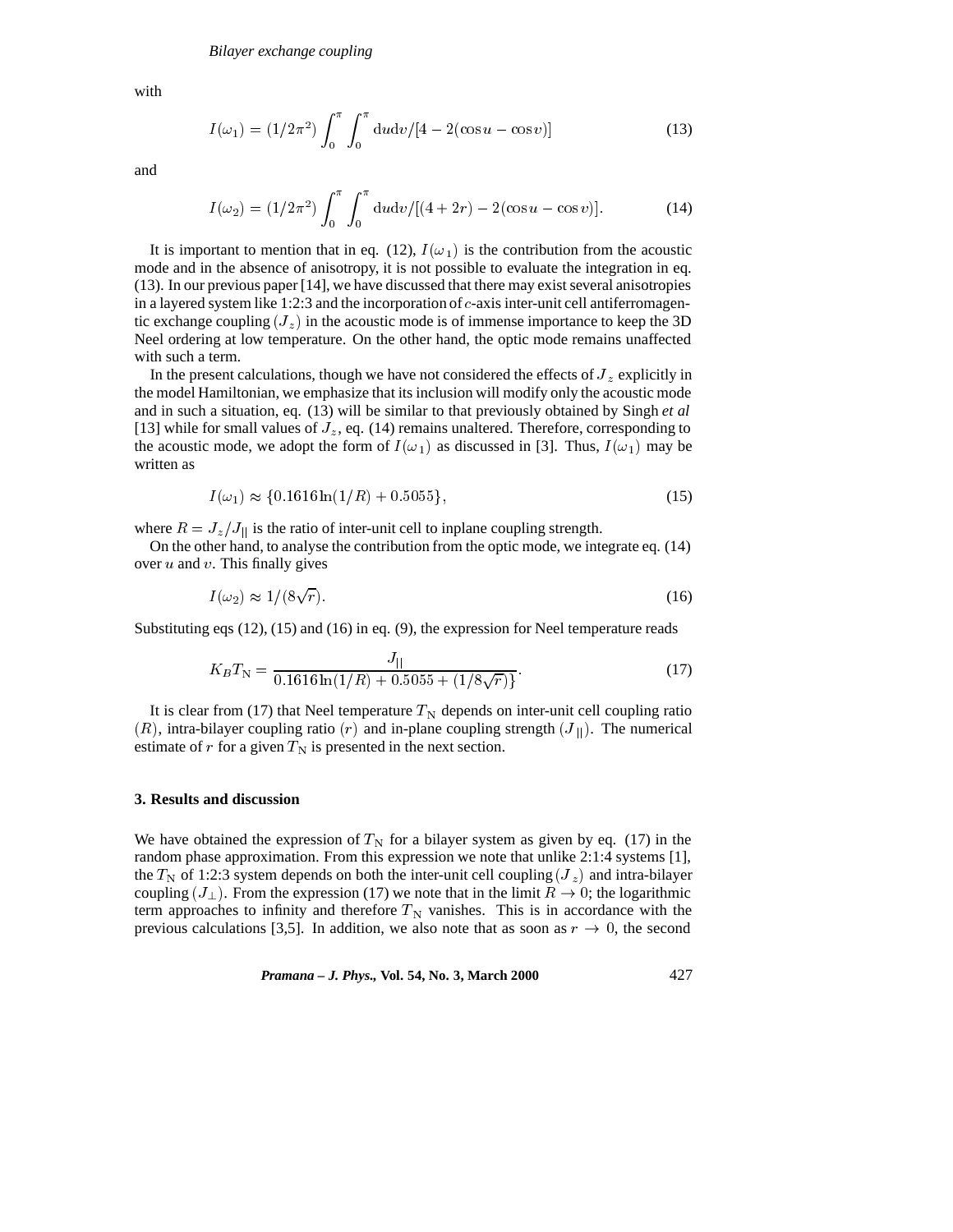#### *Govind et al*

term in the denominator becomes infinite and therefore  $T_N$  reduces to zero. Thus it can be pointed out that either  $r \to 0$  or  $R \to 0$ , or both tends to zero simultaneously. The Neel temperature of bilayer antiferromagnetic system vanishes. Hence, we conclude that the intra-bilayer coupling along with inter-unit cell coupling play an important role in the magnetic dynamics of bilayer systems.

Further, the expression  $(17)$  can be used to estimate the ratio r. For this, we consider the recent neutron scattering experiment of Reznik *et al* [13]. As per their estimation the Neel temperature  $T_N$  is 390 K and  $2J_{||} = 120 \,\text{meV}$  for  $YBa_2Cu_3O_{6.2}$  system. On the other hand, it has been shown [3,5] that  $R = 6 \times 10^{-3}$  yields a good estimate of  $T_N$ . Several experiments also have confirmed that R decreases with the oxygen concentration  $(x)$  and for  $x \geq 0.41$ , R will be zero. Assuming a linear dependence of R on x, Singh *et al* [3] within RPA and Ajay *et al* [5] in Callen decoupling scheme have plotted  $T_N$  vs oxygen concentration (x). Following [3,5], we assume that  $R = c(1 - x/x_0)$  with  $c = 6 \times 10^{-3}$ and  $x_0 = 0.41$ . From the results of Reznik *et al* [13] for YBa<sub>2</sub>Cu<sub>3</sub>O<sub>6.2</sub> sample, we note that  $x = 0.2$  and therefore the above linear relationship gives  $R = 3.0 \times 10^{-3}$ .

Substituting these values of various parameters in expression  $(17)$ , we estimate that r comes out to be 0.0967. Our estimated value of  $r$  is in fairly good experimental agreement with the results of Reznik *et al* [13]  $(r = 0.08)$ ; Millis *et al*  $(r = 0.11)$  [16] and the bandtheory calculations due to Anderson *et al*  $(r = 0.108)$  [17]. From the above result, it is easy to evaluate the ratio of the hopping matrix elements,  $t_{\parallel}$  and  $t_{\perp}$ . In fact,  $t_{\perp}/t_{\parallel} \approx \sqrt{r}$ , this gives  $t_{\perp}/t_{\parallel} = 0.311$  and is comparable to the previous estimates of [13].

The above mentioned value of  $r$  may also be used to calculate the minimum energy gap. From eq. (11), for spin-1/2 case, we obtain  $\omega_{\min}^{\text{opt}} = 74.63 \,\text{meV}$  which is very close to the experimentally observed value  $w = 65-70$  meV [13].

We therefore conclude that the intra-bilayer coupling and inter-unit cell coupling play an important role in the magnetic dynamics of bilayer systems. The expression for  $T_N$ exhibit significant difference from that of 2:1:4 systems and hence the dynamics of the two systems can be distinguished from each other. Further, the estimated values of  $r$  and energy gap are in agreement with those of experimental values.

#### **References**

- [1] Avinash Singh, Z C Tao and M Singh, *Phys. Rev. Lett.* **64**, 2571 (1990)
- [2] Avinash Singh and Z Tesanovic, *Phys. Rev.* **B43**, 11445 (1991)
- [3] R P Singh, Z C Tao and M Singh, *Phys. Rev.* **B46**, 1244 (1992)
- [4] B G Liu, *Phys. Rev.* **B41**, 9563 (1990)
- [5] Ajay, S Patra and R S Tripathi, *Phys. Status Solidi* **B188**, 787 (1995)
- [6] A Pratap, Ajay and R S Tripathi, *Phys. Status Solidi* **B197**, 453 (1996)
- [7] For details see review article by E Manousakis, *Rev. Mod. Phys.* **63**, 1 (1991)
- [8] J M Tranquada, A H Moudden, A I Goldman, P Zolliker, D E Cox, G Shirane, S K Sinha, D C Johnston, M S Alvarez, A J Jacobson, J T Lewandoski and J M Newsom, *Phys. Rev.* **B38**, 2477 (1988)
- [9] J M Tranquada, G Shirane, B Keimer, S Shamoto and M Sato, *Phys. Rev.* **B40**, 4503 (1989)
- [10] J M Tranquada, P M Gehring, G Shirane, S Shamoto and M Sato, *Phys. Rev.* **B46**, 5561 (1992)
- [11] R Stern, R Mall, J Roos and D Brinkmann, *Phys. Rev.* **B52**, 15734 (1995)
- [12] C Bucci, P Carretta, R D Renzi, G Guidi, S Jang, E Rastelli, A Tassi and M Varotto, *Phys. Rev.* **B48**, 16769 (1993)

428 *Pramana – J. Phys.,* **Vol. 54, No. 3, March 2000**